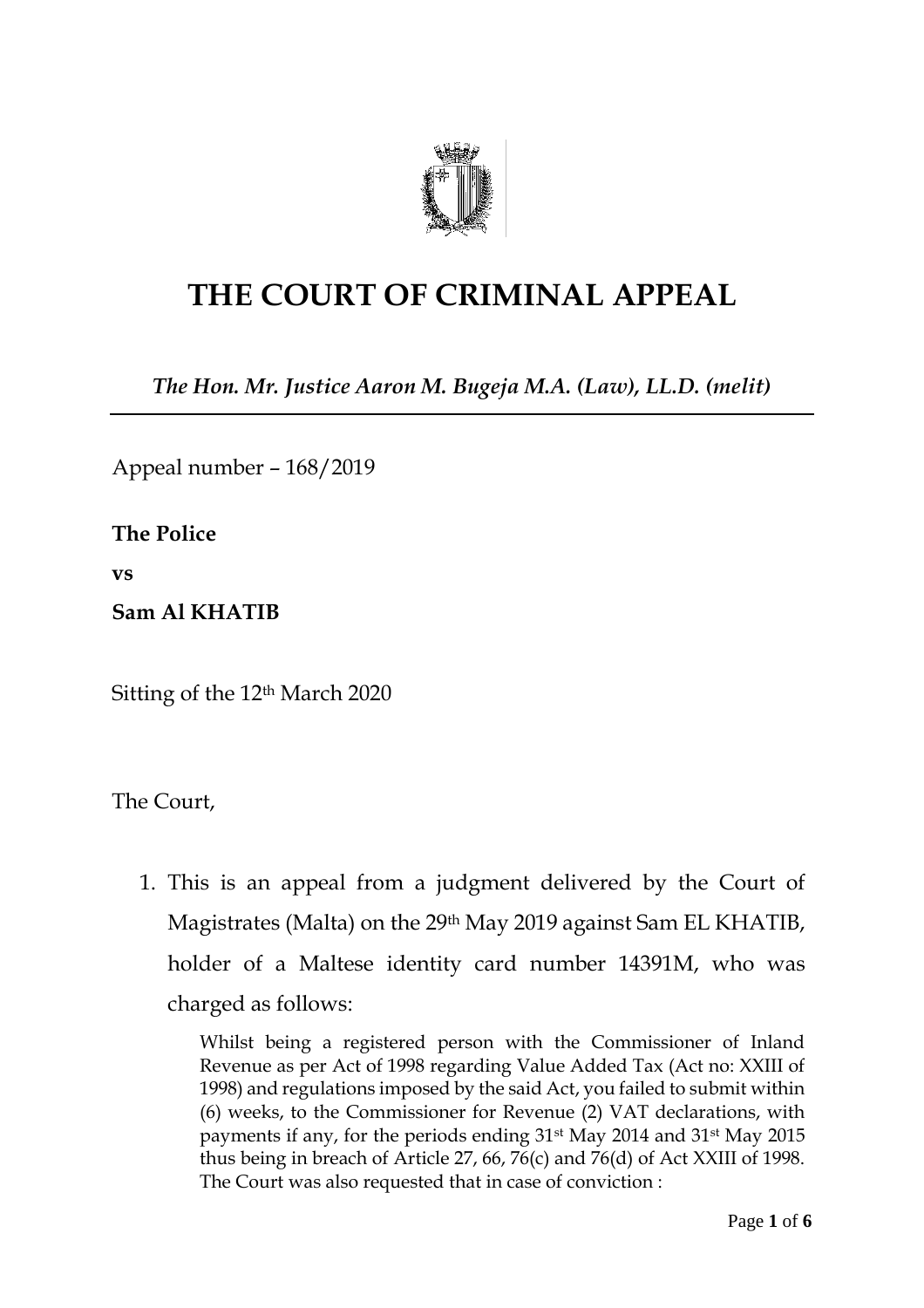- i. Inflict penalty in terms of law; or
- ii. Apart from inflicting the penalty in terms of law, on a request by the prosecution, to order the accused to conform within the stipulated time frame, which time frame cannot exceed three months, under the penalty of not less than  $\epsilon$ 5 for every day, which penalty commences on the first day after the lapse of the period stipulated by the Court.
- 2. By means of the said judgment, the Court of Magistrates (Malta),

declared as follows :

Having noted that during the hearing of the 13<sup>th</sup> June 2018 the accused requested time to regularise his position;

Having noted that the accused failed to appear for the hearing of the 23rd January 2019 albeit he was duly notified of the hearing;

Having noted that till the hearing of the 29th May 2019 the accused had not regularised his position;

Having heard the oral submissions;

Considered that:

The Court noted that the accused had not regularised his position as requested by him during the hearing of 13th June 2018 and cannot but consider the accused's default as nothing but an admission of the charged as presented against him.

## DECIDE

Hence, the Court, after seeing Article 27, 66, 76(c) and 76(d) of Act XXIII of 1998, declares the accused guilty as charged and condemns him to pay the fine of two thousand Euro ( $\epsilon$ 2,000).

3. Sam EL KHATIB filed an appeal against this judgments whereby this Court was requested **to revoke, cancel and annul** the said judgment and declare the appellant not guilty of the charged brought against him, or alternatively to vary the said judgment by imposing a more just and adequate punishment applicable to the circumstances of the case. The appellant claims that the penalty imposed upon him as well as the abrupt end of the proceedings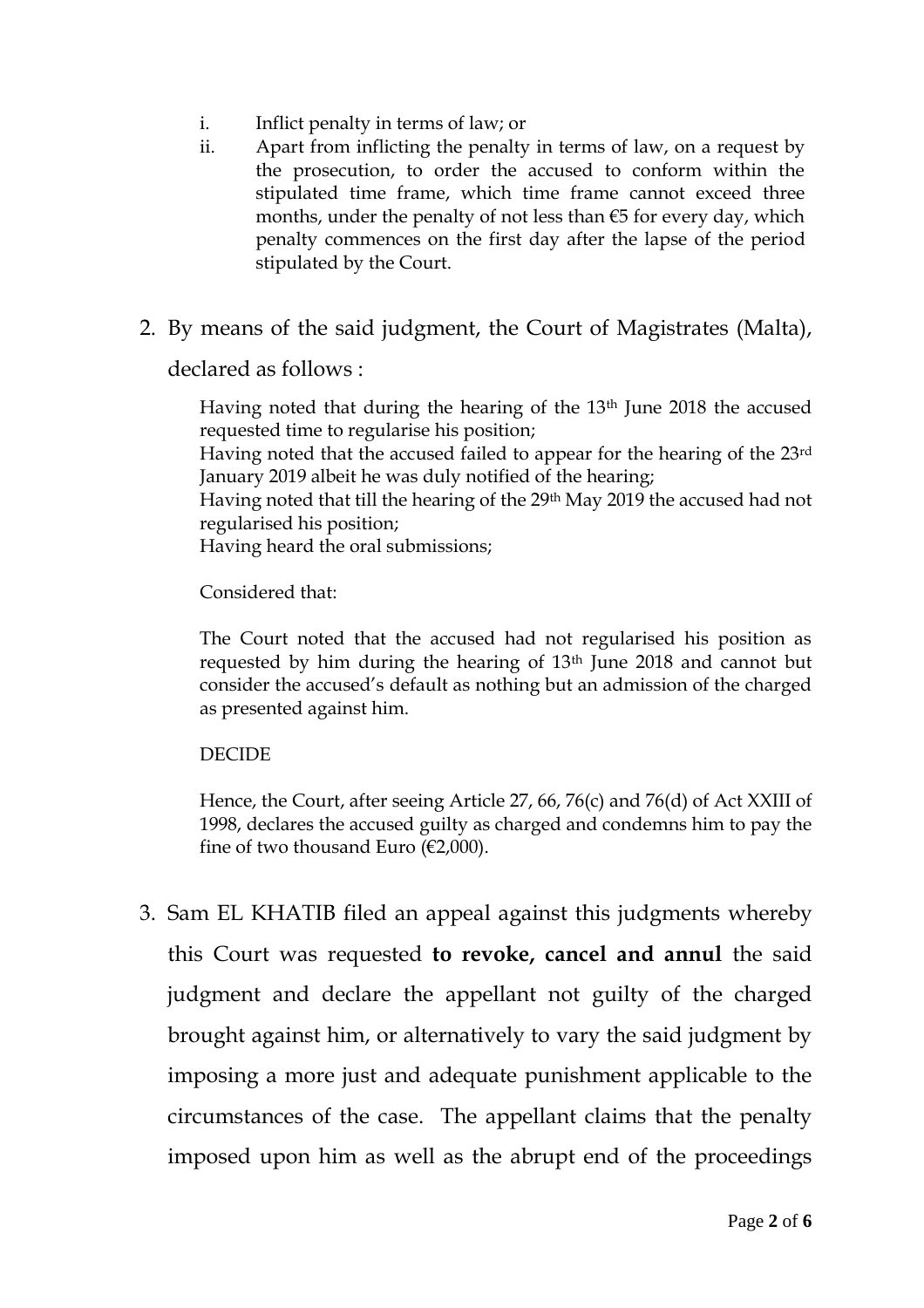which were not dependent on the appellant, place him at a disadvantaged state whereby he was served with a decision on the charges brought against him prematurely.

## *Considers the following: -*

- 4. That the Court reflected on the grievance that the proceedings came to an abrupt end which were not dependent on the appellant. After reviewing the records of the proceedings, this Court finds that, to a certain extent this is true, though not necessarily for the same reasons envisaged by the appellant.
- 5. First of all, this Court notes that there is an issue relating to the language of the proceedings. The charge sheet was drawn in the English language. However the proceedings were carried out in the Maltese language. All the Court of Magistrates' minutes were drawn in Maltese, a clear indication that the proceedings were carried out in the Maltese language. Even the application of the appellant at fol 6 was drawn in Maltese, as was the demand for the execution of the judgment for appeal purposes at fol 8. However, the judgment was then delivered in the English language. The appeal application was then drawn in the English language. This shows that the Court of Magistrates felt it necessary to revert to the English language, understandably, for the benefit of the accused.
- 6. In view of this, this Court decided to hold the proceedings in the English language for the benefit of the appellant. This Court issued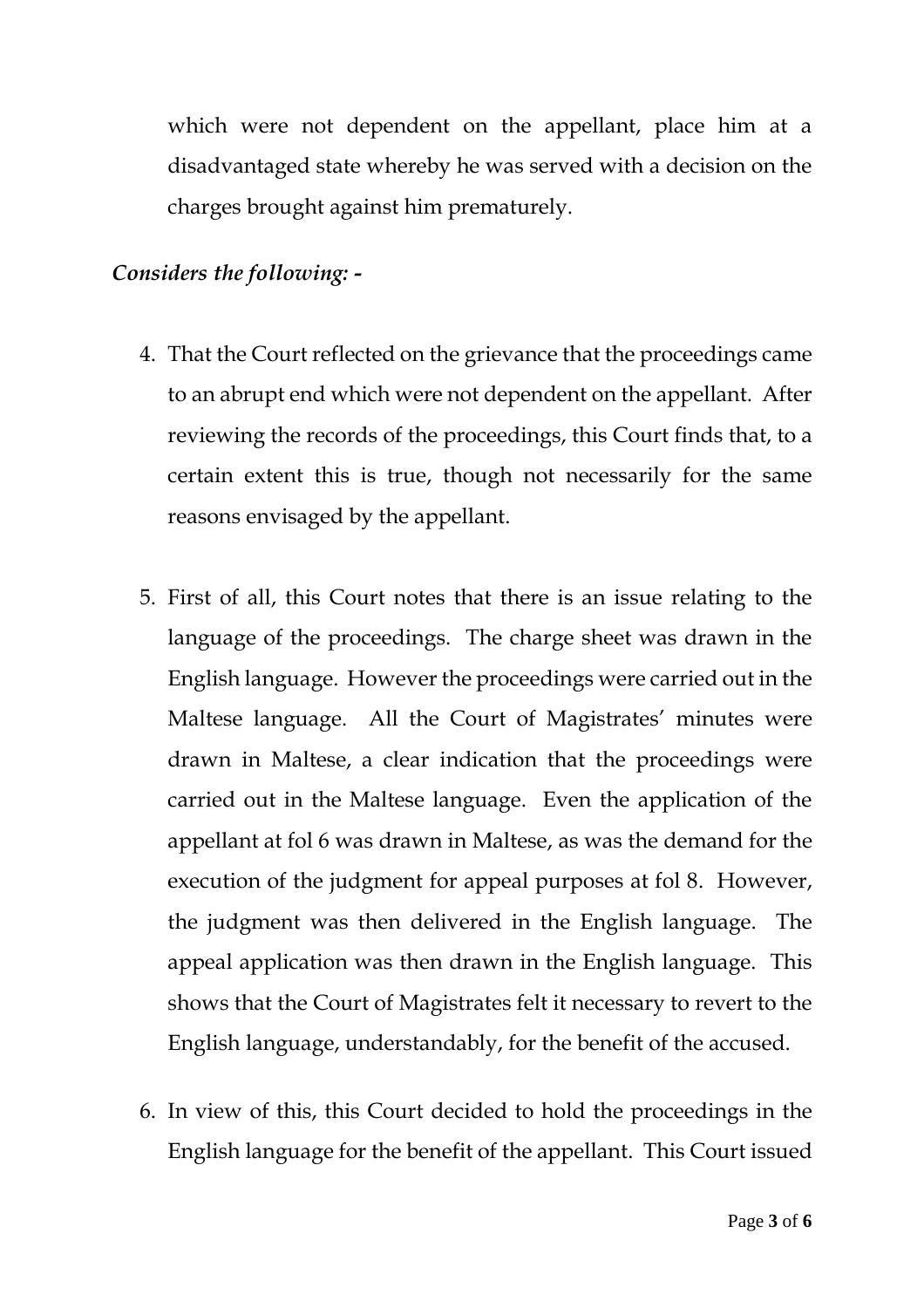the necessary order in terms of articles 3 and 7 of Chapter 189 of the Laws of Malta. However, it is to be noted that the Court of Magistrates did not issue any decree in terms of articles 3 and 7 of Chapter 189 of the Laws of Malta, despite the fact that it felt the need to adopt English as the language of the proceedings in this case. If the appellant was English speaking, and not Maltese speaking in terms of Chapter 189 of the Laws of Malta, then the proceedings before the Court of Magistrates ought to have been carried out in that language for the benefit of the accused. Yet the proceedings before that Court were, or at least *prima faciae* seem to have been, carried out in the Maltese Language instead. From the records it is not clear to what extent the accused understood or had followed exactly the substance of the proceedings against him. The fact is that the judgment of the Magistrate's Court was delivered in the English language. This in itself is a procedural irregularity.

7. However there were more serious irregularities in the procedure adopted in this case. On the sitting of the 13th June 2018 the Court granted an adjournment to the accused in order for him to *regularise* his position. The case was adjourned to the 10<sup>th</sup> October 2018. This Court has not found any minute for this sitting scheduled to the 10<sup>th</sup> October 2018. At fol 4, there is a minute stating that the accused failed to appear in Court on the sitting of the 23rd January 2019. He was held in contempt of Court and fined with an ammenda of five hundred euro ( $\epsilon$ 500) (sic!). The case was adjourned to the 29<sup>th</sup> May 2019.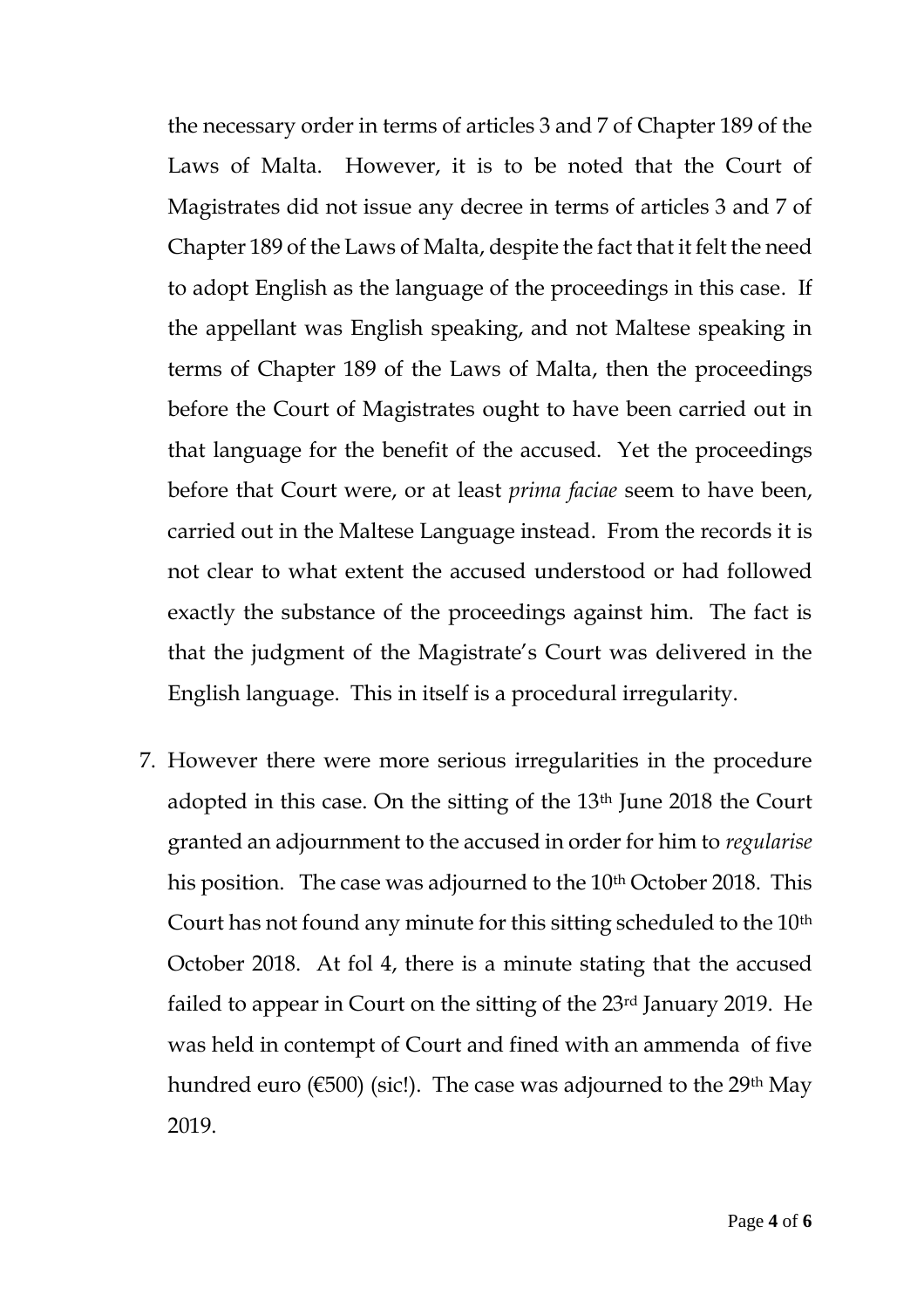- 8. On the 29th May 2019 the Court minute at fol 9 states that during the sitting there appeared Mr Paul Scicluna representing the VAT Department, WPC Louise Cuschieri representing the Prosecution, as well as the accused duly assisted. The case was decided and the accused was fined two thousand euro ( $\epsilon$ 2000). No further details were supplied.
- 9. The words used by the Court in its judgment on this point are as follows -

The Court noted that the accused had not regularised his position as requested by him during the hearing of 13th June 2018 and cannot but consider the accused's default as nothing but an admission of the charged as presented against him.

- 10.First of all it does not transpire that the charges were read out or that the relative proceedings were confirmed by the representative of the Department of VAT. The minutes state that Mr Paul Scicluna was present as representative of the VAT Department. But he did not testify or present any letters to prosecute or other documents related to the charges. There is no indication that the Court proceeded in terms of, and in the order established by, article 375 of the Criminal Code. The Court did not receive any evidence of the Prosecution or of the Defence.
- 11.With all due respect, even if *gratia argomenti,* the accused had requested time to regularise his position, the Court could not, on the basis of this request alone, proceed to the closure of the case, decree a conviction and find guilt in the accused - on the basis of the